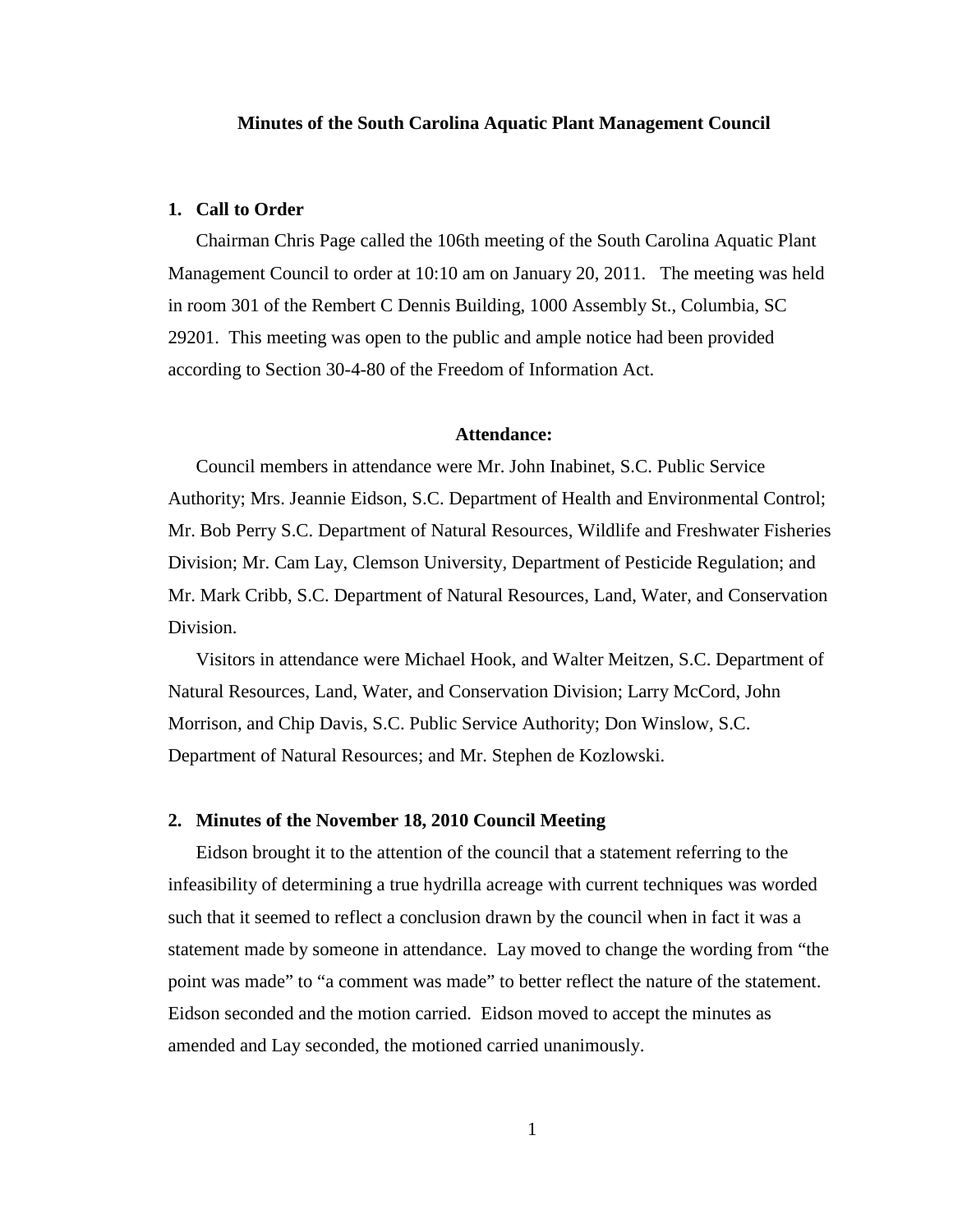#### **3. Recommendations of the 2011 Santee Cooper/SCDNR Cooperative Meeting**

The chairman began with a suggestion to tie the discussion of the recommendations of the cooperative meeting to the discussion of the sections pertaining to the Santee Cooper lakes in the Draft 2011 South Carolina Aquatic Plant Management Plan (hereafter, Draft 2011 Plan). He proceeded with a meeting overview. Discussion points included hydrilla coverage and its increases (1,250 acres, up from last year's coverage of 800 acres). These surveys generally err on the conservative side such that true acreages may be slightly higher.

Mr. McCord offered the observation that in the main body of the lake, coverage increased by 100% from 2009 to 2010.

Page continued his overview. Native vegetation increased by roughly 350 acres over the same time period. A concern is that increasing hydrilla coverage is displacing native vegetation, and examples of that have been seen in this recent hydrilla expansion. In the DNR meeting which preceded the DNR/Santee Cooper meeting a call was made to increase the target carp population to 40,000 to address the current expansion. The current target population, as dictated by maintenance stocking protocols is 20,000. Through discussion at both the DNR and the DNR/Santee Cooper cooperative meetings, a compromise was reached that approximated a middle point between the two targets.

Mr. Inabinet offered to discuss the reasoning behind the compromise. During its previous meeting, the council concluded that based on current carp numbers and hydrilla coverage, the carp population was at the threshold between maintenance and control. A proposal was made at the cooperative meeting to supplement the current base-line, maintenance-level population of 20,000 carp with a onetime stocking to address the approximately 800 acre coverage in the main lake. This supplemental stocking would be done at 25 carp per vegetated acre (25 carp/acre X 800 acres). This would equate to 20,000 supplemental carp which would bring the total population to 40,000. This proposal was offered by a DNR Fisheries biologist familiar with the Santee Cooper lake system and the science behind the stocking recommendation model. He suggested that the model did not necessarily account for the peculiarities of this lake system and that the model could be expected to misrepresent the appropriate stocking rate to some degree.

2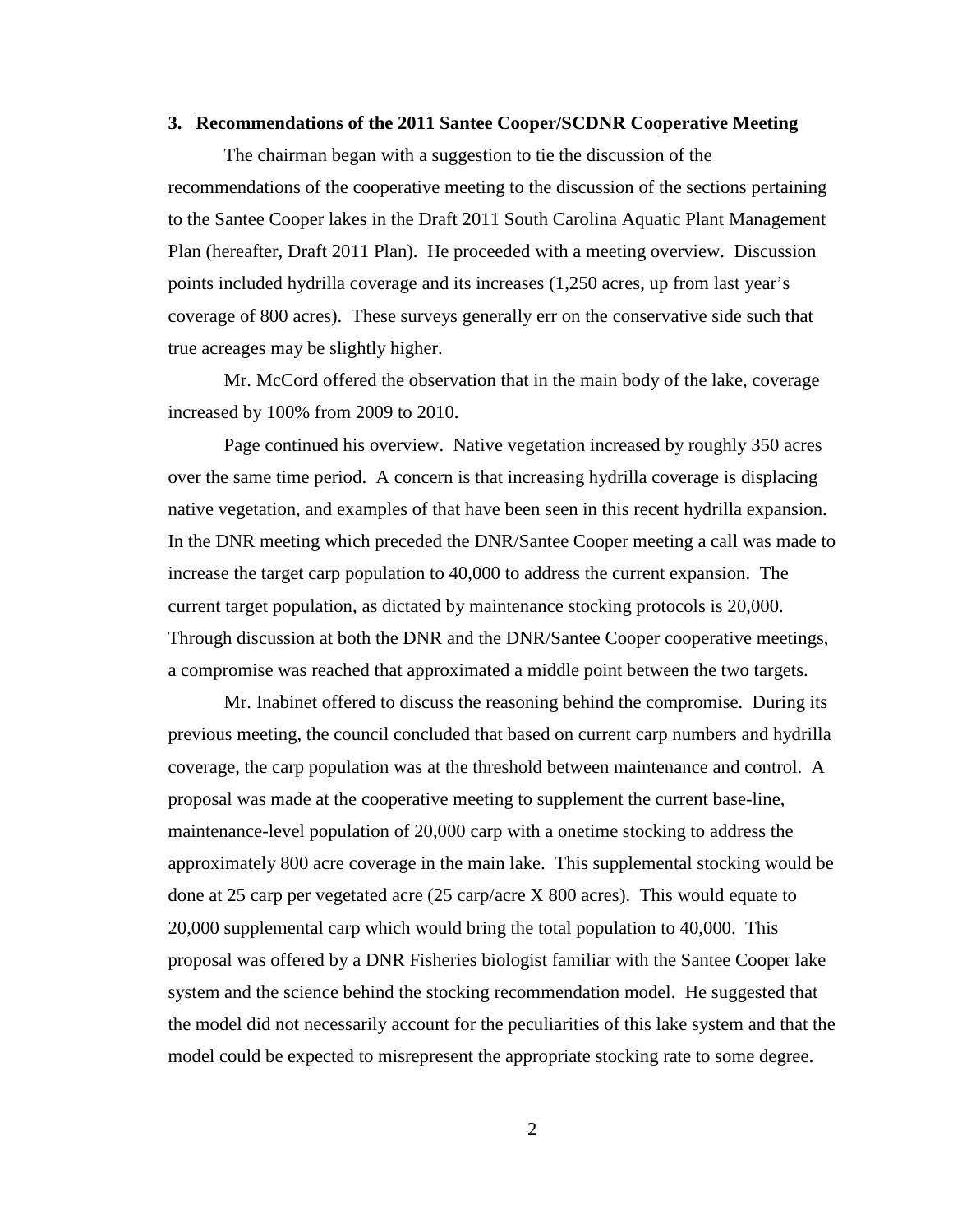Inabinet reiterated that at current hydrilla coverage levels, any increase in coverage would dictate a shift from maintenance to control protocols.

Inabinet continued by saying that the rationale behind the eventual compromise stocking was to account for last year's 450 acre increase. This would dictate a supplemental stocking of 11,250 carp (25 carp/acre X 450 acres), bringing the total to 31,250. Inabinet confirmed that hydrilla is displacing vallisneria. Hydrilla has been seen in monospecific stands in areas where it previously had not been. These include areas deep enough to allow carp access. Hydrilla increases were prominent in lower Lake Marion and in Lake Moultrie from the northeast to the southwest shores.

Mr. de Kozlowski asked for clarification regarding hydrilla coverage especially with respect to sub-impoundments. Mr. McCord offered the following coverage totals: 2010, 1,250 acres; 2009, 800 acres; 2008, 453 acres; 2007, 594 acres; 2006, 445 acres; and 2005, 200 acres. The anomalous drop in coverage between 2007 and 2008 was attributed to the low water levels associated with that period's drought. These totals include all infested sub-impoundments (approximately 400 acres). The most recent increase in the main lake body (excluding sub-impoundments) was also approximately 400 acres. Not only are these increases troubling, but their locations are as well.

A discussion ensued regarding the significance of the rate of increase in hydrilla coverage. Inabinet pointed to the resemblance between recent growth and that seen before carp stocking in that a doubling of coverage was often seen one year to the next. Eidson reminded the council that the decision not to stock in past years affected the age class structure of the carp population. This could be one reason the carp are not delivering the expected level of control. A onetime increased stocking could mitigate the effects of the broken age class structure. Page pointed out that all past stockings have been done with the best intentions and the best information available at the time. The Santee Cooper lake system is peculiar and the appropriate rate for the system seems to be near to current stocking targets. Eidson reiterated the issue of native vegetation displacement and McCord stated that the displacement rate was one to one, i.e. each acre of hydrilla expansion equated to one lost acre of native vegetation.

The discussion continued regarding the peculiarities of the lake system, the specific applicability of the stocking model, the relative worth of onetime stockings

3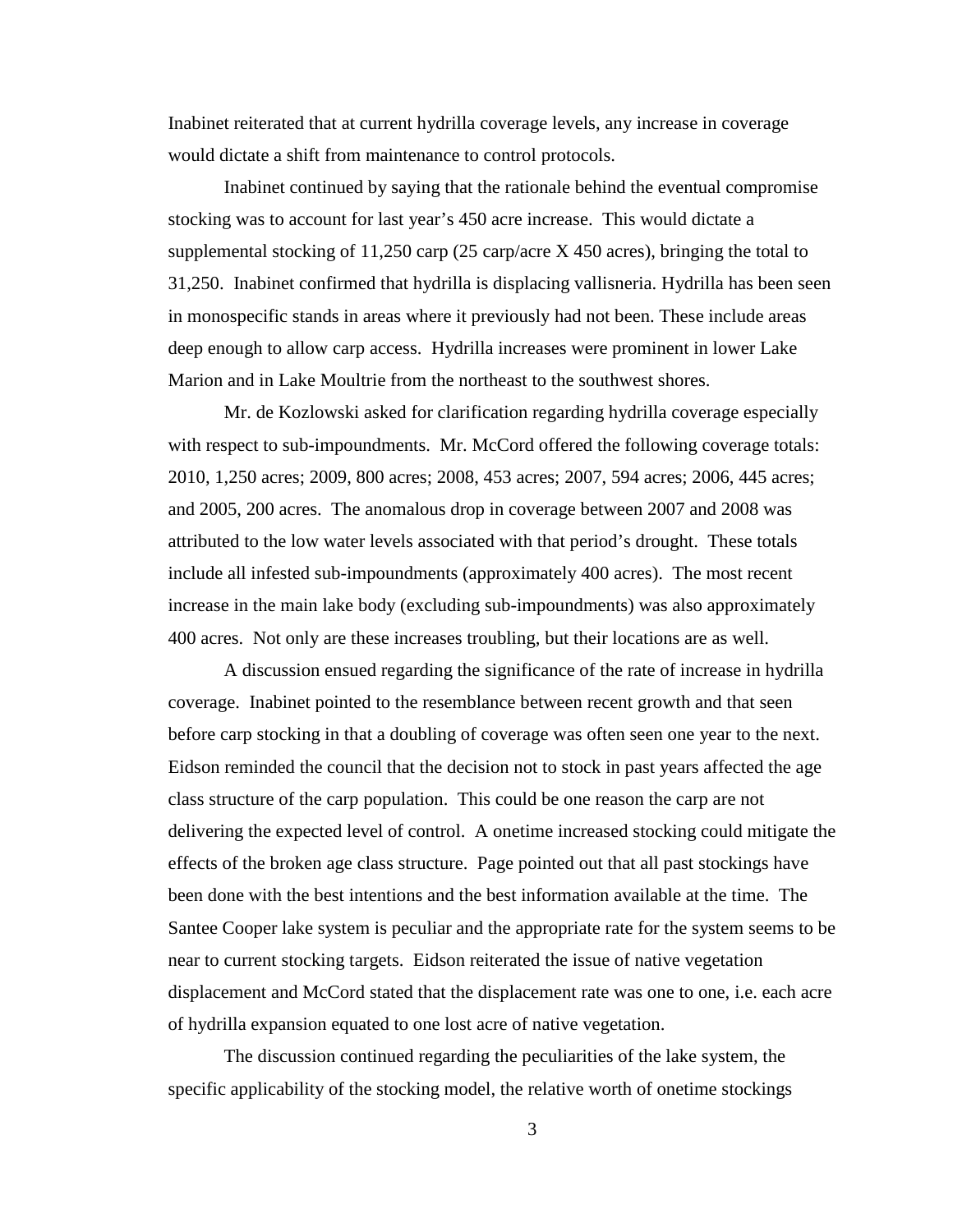versus long term baseline increases, the displacement of native vegetation by hydrilla, the distribution of the current increases, and the history of the stocking plan. The council sought to determine the appropriate course of action for the coming year, to establish reasonable expectations for vegetation responses to future carp stockings, and to provide for an adaptive management framework to respond to the future needs of the system.

In the end the council agreed that a onetime, supplemental stocking to address the recent hydrilla increase was warranted. The supplemental stocking level would be of 10,000 carp, slightly less than the 11,250 indicated by the protocols discussed above. This would bring the in-lake carp population to 30,000 fish. Thereafter, if hydrilla responded well to the supplemental stocking, stockings would seek only to sustain the 20,000 carp population target (6,400 carp annually).

The Chairman called for a motion on the immediate course of action. Lay moved to propose a stocking of 16,400 fish. This represents the 6,400 fish necessary to offset annual mortality of the current carp population (to be continued yearly) and a onetime, supplemental stocking of 10,000 fish to address the resent expansion of hydrilla. The motion carried.

# **4. Review, Discussion, and Approval of the Draft 2011 S.C. Aquatic Plant Management Plan for public comment.**

Mr. Page began an overview of the Draft 2011 Plan. He pointed to efforts to correct minor inconsistencies in formatting and also to clerical items that were pending and not yet correctly reflected. Mr. Hook spoke of water body specifics, especially other carp stocking plans and items that changed from last year to this. Generally, expected treatment acreages decreased per water body except for areas in the Pee Dee. Cold weather reduced alligator flea beetle populations and alligatorweed infestations increased. This was exacerbated by the fact that beetles were not available for stocking last spring. He mentioned that the carp population in Lake Murray deserves consideration for augmentation and that should be part of the 2012 Plan discussion. No carp stocking is planned for Lake Greenwood. Maintenance stockings continue in Goose Creek Reservoir where hydrilla and hygrophila are both reduced. Page added that no carp stocking was planned for Lake Cunningham though herbicide work was expected to continue. He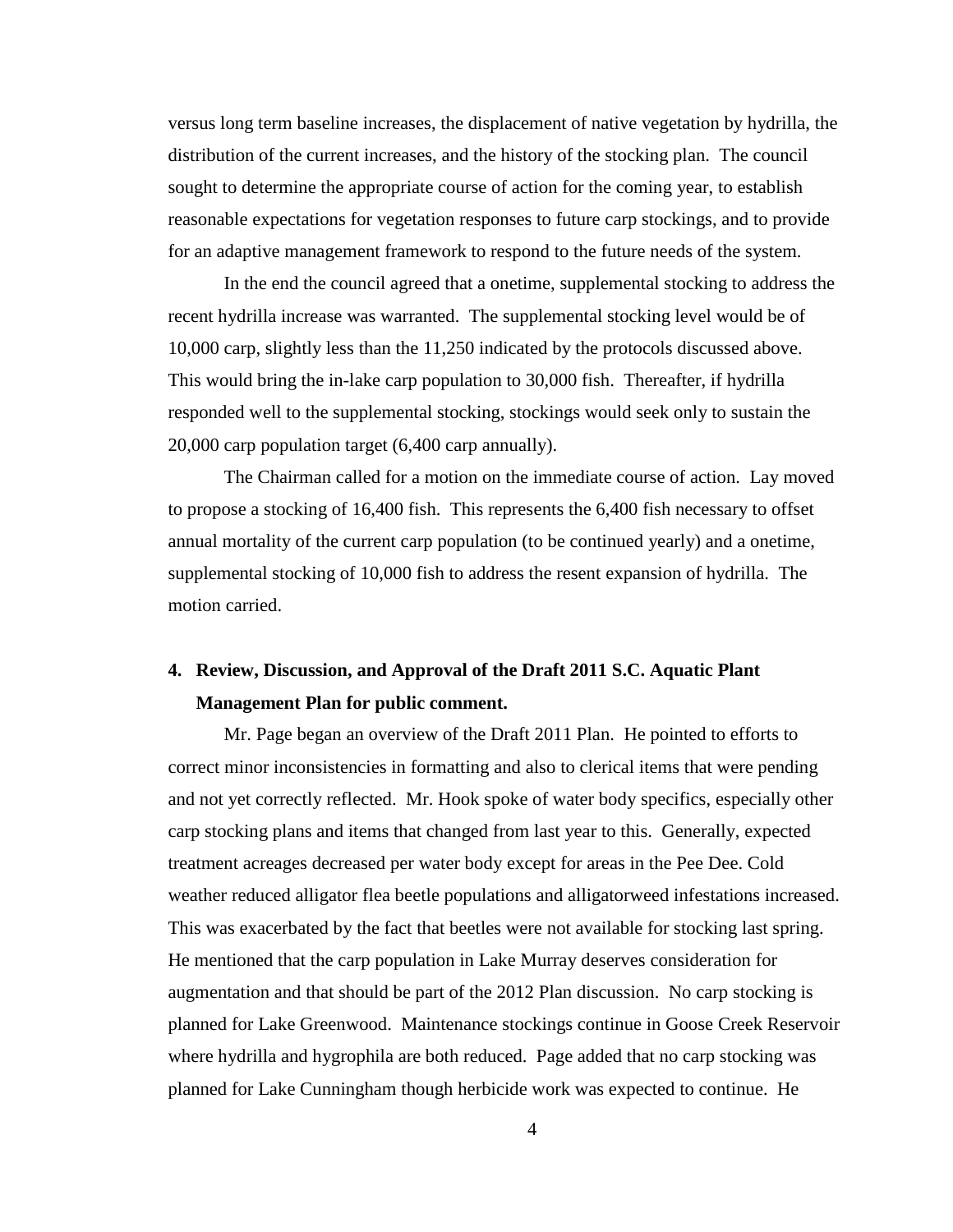asked for recommendations for any changes that were needed. Lay asked that The Department of Pesticide Regulation be added to the list of emergency contacts in cases of spills. Page referred members to the appendix that pertained to new NPDES protocols.

Inabinet asked for an update on the Aquatic Plant Management Trust Fund. Page reported that a fairly steady balance of \$250,000 to \$275,000 was maintained through the recoupment of funds from partnering agencies. The status of the Water-Rec funds was less clear as were the future use and distribution of those funds. Mr. de Kozlowski explained the history of the trust fund and some of the past trends and uses of it.

Inabinet brought it to the council's attention that the Draft 2011 Plan reflected no cost share with Santee Cooper over the 2010 treatment year. This was unprecedented. Grass carp were purchased in 2010 by DNR which amounted to 4% of the plant management budget of Santee Cooper. Furthermore the Draft 2011 Plan had no provision to allow for cost share in the coming year. A discussion ensued regarding the nature of the relationship between DNR and Santee Cooper and how current and past transactions were calculated, facilitated, and justified. A point was made that regardless of current budget status, the council should at least have a mechanism in place for the transfer of funds through cost share agreements. The amount of those funds, if any, would ultimately be decided upon by the management of the agencies. Eidson made a motion to preserve the cost share structure that was stipulated in the 2010 Plan. The motion was seconded and carried unanimously.

Page asked that any additional changes be submitted via email and called for a motion to accept the plan and electronically submitted changes. Mr. Cribb moved and Lay seconded. The motion carried unanimously.

#### **5. Other Business**

The Chairman discussed the upcoming NPDES permitting regulations and stated that few changes had been made since the last meeting. Eidson added that a public hearing was scheduled for January  $25<sup>th</sup>$ , public comments are to be finalized on the  $28<sup>th</sup>$ , and the regulations would go into effect on April  $9<sup>th</sup>$ .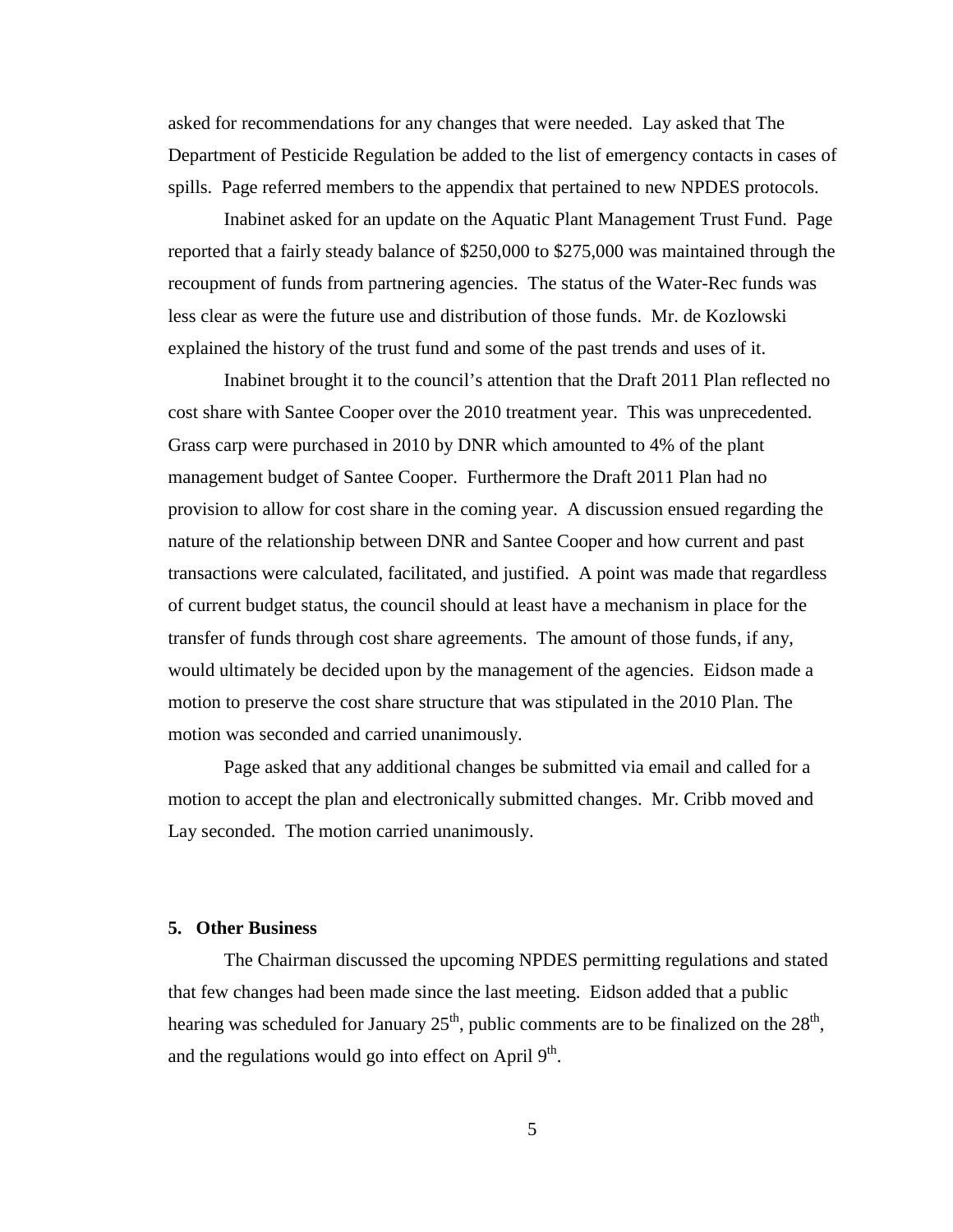Page asked Eidson to look into EPA regulations regarding the use of 2,4-D on water intake lakes. Santee Cooper previously received information from the EPA regarding lakes with water intakes which seems to contradict 2,4-D labels.

Page informed the council of his intent to write a letter to Clemson DPR on behalf of the council to include crested floating heart on their noxious weed list. He continued that similar efforts could be made regarding the Department of Agriculture and the Department of Natural Resources.

Page told the council of an advertisement campaign that will soon be underway that takes advantage of federal funding intended to spread the "Stop Aquatic Hitchhikers" message. This funding should also allow for the staffing of an information booth at SEWE. Furthermore, the Aquatic Invasive Species Task Force will have to be reconstituted to amend the state plan which could lead to funds including treatment funds.

Riverbanks Zoo contacted Mr. Page and asked for his input on their plans for a display of Island Apple Snails. DNR will try to provide specimens the spring.

The Chairman then presented Mr. de Kozlowski with a commemorative plaque thanking him for his service to the council. He thanked the council and all of the people that worked in conjunction with the council on invasive plant management in the state.

The Chairman then congratulated Mr. Hook on the recent completion of his Masters Degree.

Page inquired with Perry about Lake Thurman. He mentioned DNR's recent cooperation on hydrilla and AVM surveys. Currently, there appears to be approximately 7,000 acres of hydrilla. Hook expounded on AVM impacts. Coots, eagles, geese, and ring neck ducks were known to be affected. Thus far this year 3 eagle deaths have been attributed to AVM with a fourth under investigation. AVM impacts on the bird population increased from last year to this. Perry recounted talks between the South Carolina and Georgia Departments of Natural Resources three or four years ago that led to a jointly drafted letter that was submitted to the Corps of Engineers. The Corps left action to the state agencies. This coincided with a large drought that decreased hydrilla coverage, the issue languished. Perry continued, saying now that lake levels are returning to normal, talks could resume. Overall, eagles are doing well. Lake Thurman is a small hole in an otherwise positive landscape. Therefore eagle mortalities will not be seen as